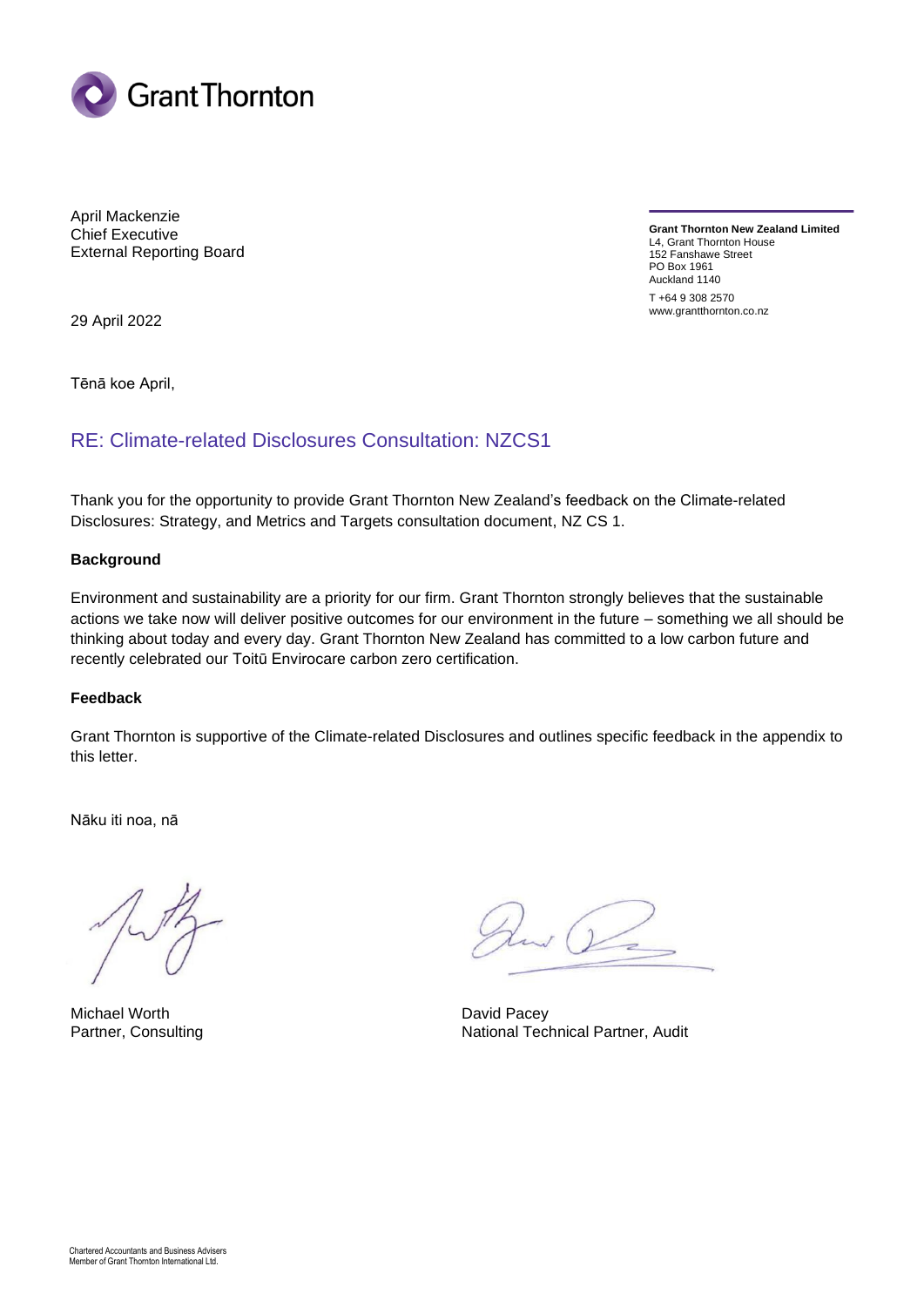

Appendix 1:

# **Strategy and Metrics & Targets submission**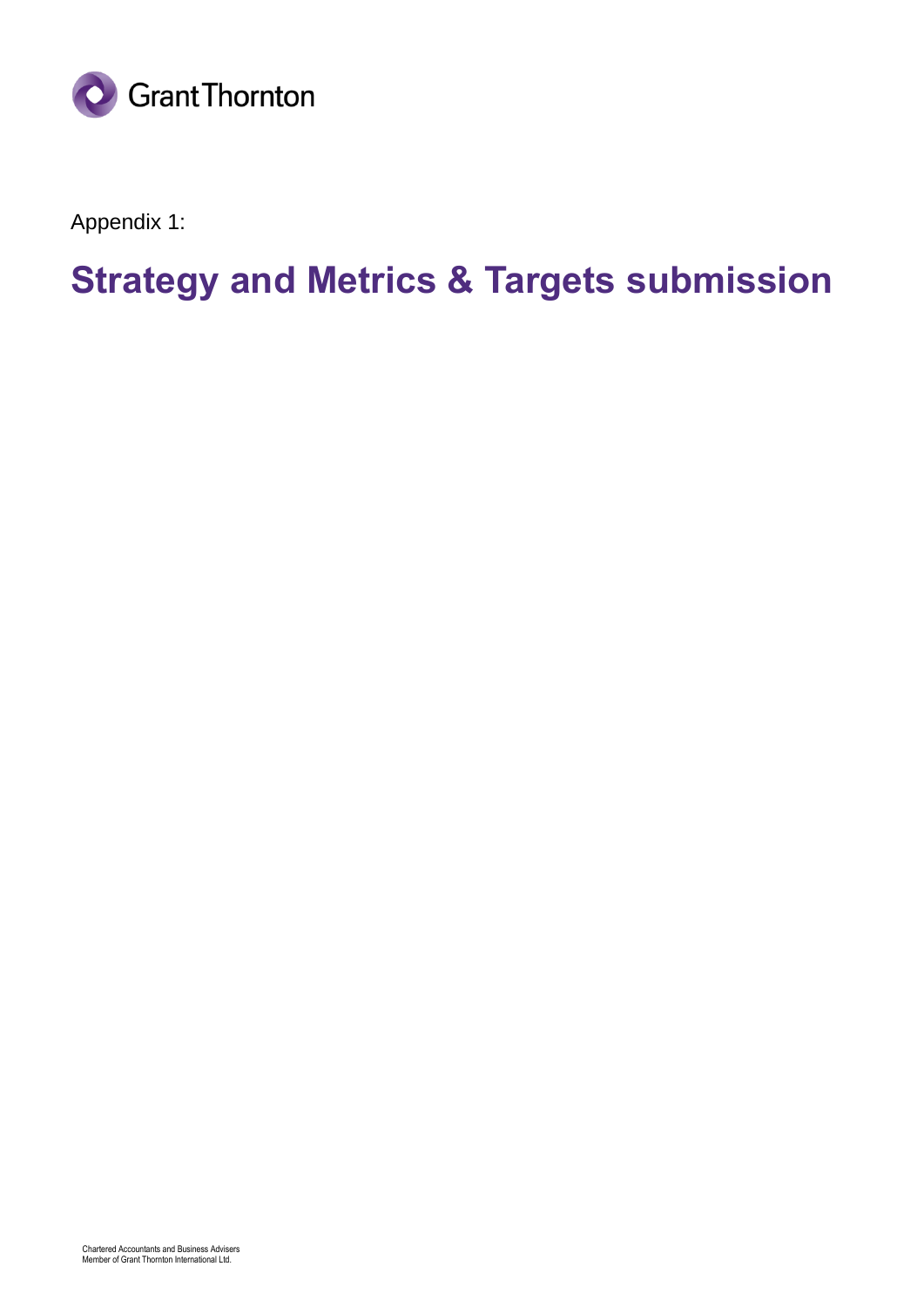# Response

**1**

- 1. Do you think the proposed Strategy section of NZ CS 1 meets primary user needs?
	- a. Do you think that the information in this section of the standard will provide information that is useful to primary users for decision making? If not, please explain why not and identify any alternative proposals.
	- b. Do you consider that this section of the standard is clear and unambiguous in terms of the information to be disclosed? If not, how could clarity be improved?
	- c. Do you consider that this section of the standard is adequately comprehensive and achieves the right balance between prescriptiveness and principles-based disclosures? If not, what should be removed or added to achieve a better balance?

#### **Response**

- a) We agree the information in this section of the standard will provide information that is useful to primary users for decision making.
- b) We agree the standard is clear and unambiguous in terms of the information to be disclosed.
- c) This section of the standard is adequately comprehensive and could achieve the right balance between prescriptiveness and principles-based disclosures however, it assumes a level of maturity around scenario analysis and risk/opportunities assessment that we see as a weakness in many organisations. How to develop and understand the impacts of each input and the outputs from scenario-based modelling is not something that all organisations are adept at, and this is, in our opinion an area where organisations are likely to struggle. Risk maturity in many organisations is low and therefore the identification of relevant climate related risks to a business may be missed as many organisations rely on the opinion of senior managers not actual qualitative and quantitative risk evaluation.

## **2**

2. Do you agree that a standalone disclosure describing the entity's business model and strategy is necessary? Why or why not?

#### **Response**

We agree that a standalone disclosure describing the entity's business model and strategy is necessary. This will allow the reader to understand an entity's commitment towards climate change as this will demonstrate the "tone at the top" approach which drives the strategy. Additional disclosures in the report can easily be linked back to the strategy allowing the report to be more meaningful rather than a "tick the box" exercise. as that shows the user the intentions and commitment for the entity towards climate change and will flow on to the further disclosures that are presented which will tie back to the business model and strategy.

## **3**

3. Do you agree that we should not prescribe which global mean temperature increase scenario(s) should be used to explore higher physical risk scenarios (such as 2.7°C and/or 3.3°C or by using Representative Concentration Pathways (RCP) such as RCP4.5 or 6), but rather leave this more open by requiring a 'greater than 2°C scenario'? Why or why not?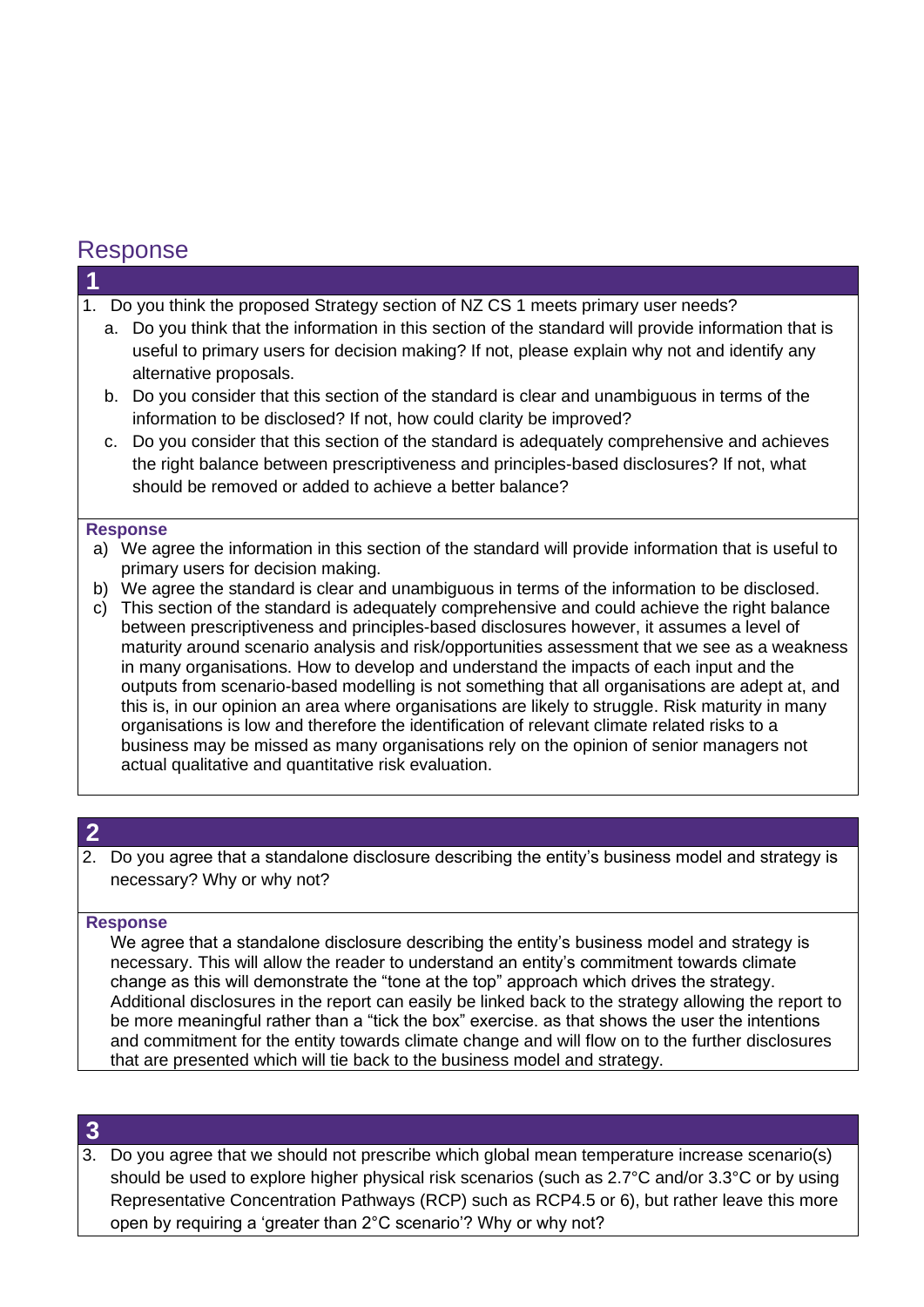#### **Response**

We do not agree that you should not prescribe what global mean temperatures should be used as to enable comparative data to be consistent then the scenarios used need to be consistent. If it is left to each organisation or sector to determine what temperature range to use it will be difficult to get comparative data that is meaningful and useful to primary decision makers who may sit outside the organisation.

It might also be useful to align the work you are doing in this space with the work of other regulators such as the Electricity Authority which already requires major participants in that sector to complete stress testing related to certain hydrological and demand scenarios. To remove the need for duplication of effort the requirements should be aligned to a single approach such as the temperature change ranges.

#### **4**

4. We do not require transition plans to be tied to any particular target such as net zero and/or 1.5°C, but that entities will be free to disclose this if they have done so. Do you agree? Why or why not?

#### **Response**

We do not agree with the statement as there is a real need to get actual and meaningful comparative data therefore the targets used need to be consistent. If you want transparency for users to be able to make informed decisions, then the disclosure and setting of what targets to be used would be an essential element of this.

## **5**

#### 5. Do you have any views on the defined terms as they are currently proposed?

#### **Response**

We do not have any specific observations on this question.

#### **6**

6. The XRB has identified adoption provisions for some of the specific disclosures in NZ CS 1:

#### **Response**

We support the proposed adoption provisions.

## **7**

7. Do you think the proposed Metrics and Targets section of NZ CS 1 meets primary user needs?

- a. Do you think that the information in this section of the standard will provide information that is useful to primary users for decision making? If not, please explain why not and identify any alternative proposals.
- b. Do you consider that this section of the standard is clear and unambiguous in terms of the information to be disclosed? If not, how could clarity be improved?
- c. Do you consider that this section of the standard is adequately comprehensive and achieves the right balance between prescriptiveness and principles-based disclosures? If not, what should be removed or added to achieve a better balance?

#### **Response**

- a. The information in this section of the standard appears to provide information that will be useful to primary users and decision makers.
- b. The requirements are clear and unambiguous
- c. This section of the standard strikes the right balance between prescriptiveness and principlesbased disclosures.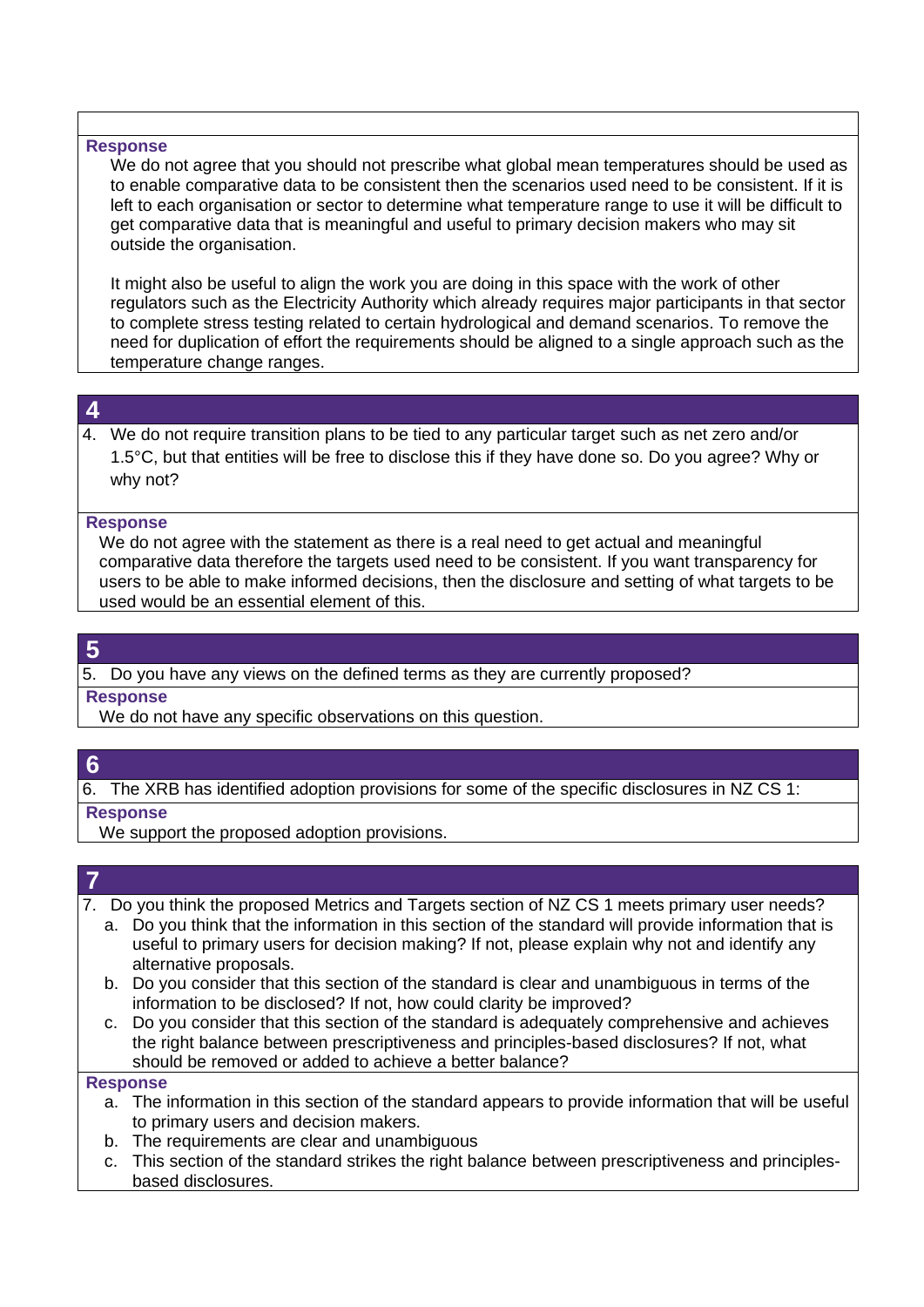## **8**

8. We have not specified industry-specific metrics. The guidance will direct preparers where to look for industry-specific metrics. Do you believe this is reasonable or do you believe we should include a list of required metrics by industry? If so, do you believe we should use the TCFD recommendations or follow the TRWG prototype?

#### **Response**

While we agree with the proposal not to include industry specific metrics, we would encourage an appendix (or otherwise) to direct preparers to relevant industry requirements.

## **9**

9. We will require disclosure of scope 3 value chain emissions as part of this standard. Are there areas (particularly in your scope 3 value chain) where there are impediments to measuring at present? If so, what are these areas and when do you think it might be possible to measure these areas?

#### **Response**

Measuring staff commuting emissions will be difficult as they will have to be self-reported from each staff member, making the data prone to error. Measuring waste data will also be challenging due the nature of the data, specifically if the data is not measured (weighed) by a waste management service. Waste data will often be self-reported or if organisations share bins, it will likely have to be scaled in terms of FTE numbers with other firms (or similar method of estimation). It would be useful to have guidance on how to measure the different areas of scope 3 emissions, and have multiple methods for each scope 3 area, ordered by level of measurement accuracy to ensure the data is as precise as possible.

## **10**

10. Paragraphs 8, 9 and 10 contain specific requirements relating to the disclosure of GHG emissions to facilitate the conduct of assurance engagements in line with the requirement of section 461ZH of the Financial Markets Conduct Act. Do you have any observations or concerns about these proposed requirements?

#### **Response**

We do not have any concerns in relation to the proposed requirements.

## **11**

11. Do you have any views on the defined terms as they are currently proposed?

**Response**

We do not have any views on the defined terms as they are currently proposed.

## **12**

12. The XRB has proposed not providing first-time adoption provisions for the Metrics and Targets section of NZ CS 1. Do you agree? Why or why not?

#### **Response**

We support the proposed adoption provisions.

# **13**

13. The XRB proposes that the minimum level of assurance for GHG emissions be set at limited assurance. Do you agree?

#### **Response**

We agree that the minimum level of assurance for GHG emissions should initially be set at limited assurance. Additionally, we note and agree with the XRB proposal that this level of assurance be reviewed at a subsequent date once GHG emission reporting and assurance is embedded within the New Zealand reporting landscape (i.e., next few years).